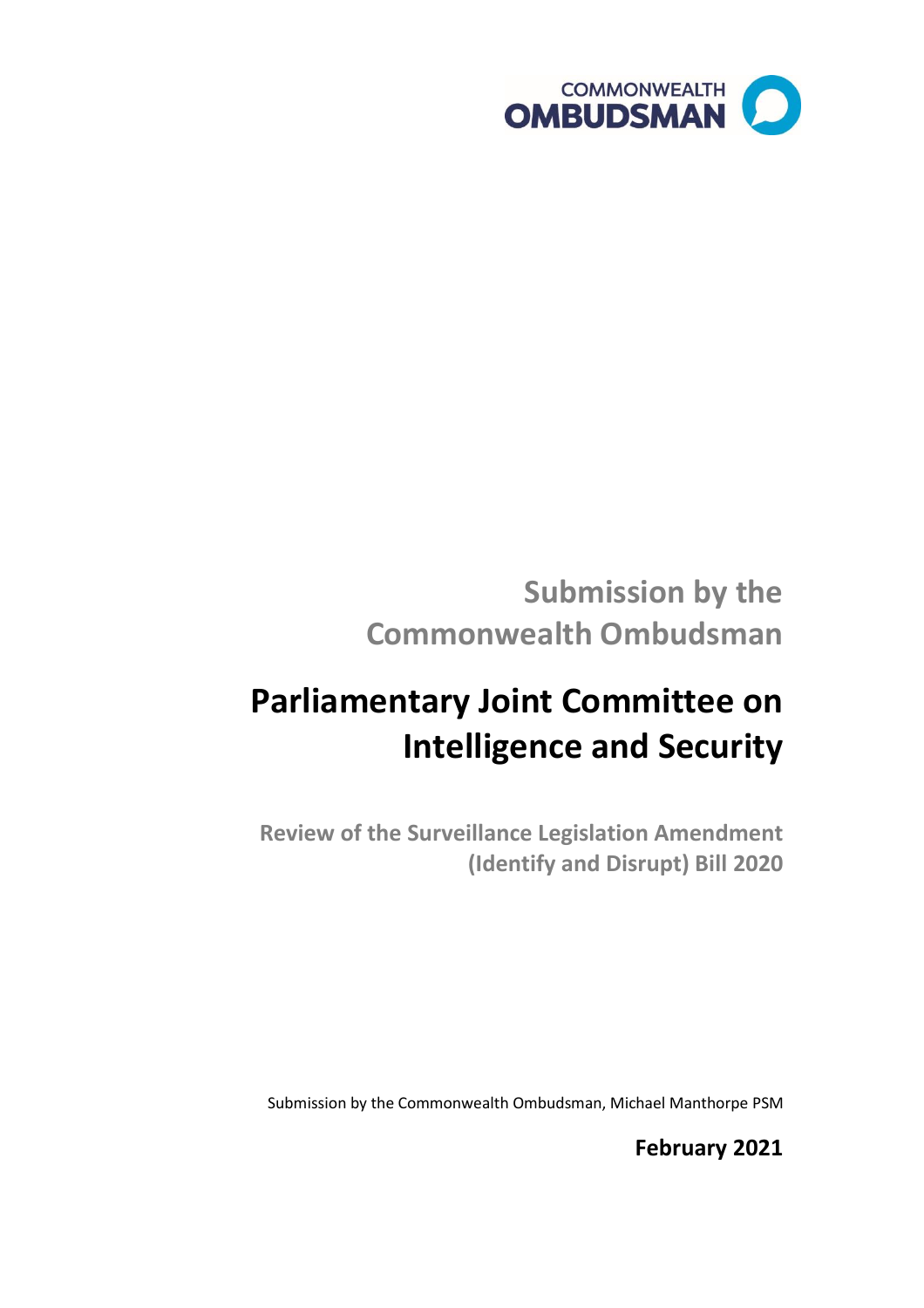## **Introduction and summary**

- 1. On 8 December 2020, the Parliamentary Joint Committee on Intelligence and Security commenced a review of the Surveillance Legislation Amendment (Identify and Disrupt) Bill 2020 (the Bill).
- 2. This submission outlines the role of the Office of the Commonwealth Ombudsman (the Office), details the Office's existing oversight functions and considers the Bill and its impact on these oversight functions.

## **Our role**

- 3. The purpose of the Office is to:
	- provide assurance that Australian government entities and prescribed private sector organisations, that the Office oversees, act with integrity and treat people fairly
	- influence enduring systemic improvement in public administration in Australia and the region.
- 4. We aim to achieve our purpose through the following objectives:
	- Influencing Australian and Australian Capital Territory government entities to improve public administration and complaint handling systems through public reports, recommendations and direct engagement.
	- Providing an efficient, effective and accessible government complaint handling service.
	- Undertaking oversight and assurance activities relating to the integrity of Australian government entities, Australian Capital Territory government entities and prescribed private sector organisations.
	- Providing effective and impartial industry complaint handling services and consumer information.
	- Delivering capacity-building programs under the Australian Aid arrangements to support ombudsmen and allied integrity bodies to improve governance and accountability.

## *Oversight and assurance*

- 5. The Office conducts compliance inspections and reviews of 23 law enforcement, integrity and regulatory agencies' use of certain covert, intrusive and coercive powers. We engage with agencies, inspect relevant records and review agencies' policies and processes to assess their compliance with statutory requirements.
- 6. The covert nature of many of the powers we inspect means we are unlikely to receive complaints about their use, so our role in monitoring their use and reporting our findings is important in providing transparency to the Parliament and the public about whether agencies use their powers appropriately.
- 7. Currently, the Office oversees the following activities under Commonwealth legislation:
	- telecommunications interceptions under Chapter 2 of the *Telecommunications Interception and Access Act 1979* (the TIA Act)
	- preservation of and access to stored communications under Chapter 3 of the TIA Act
	- access to telecommunications data under Chapter 4 of the TIA Act
	- use of industry assistance powers under Part 15 of the *Telecommunications Act 1997*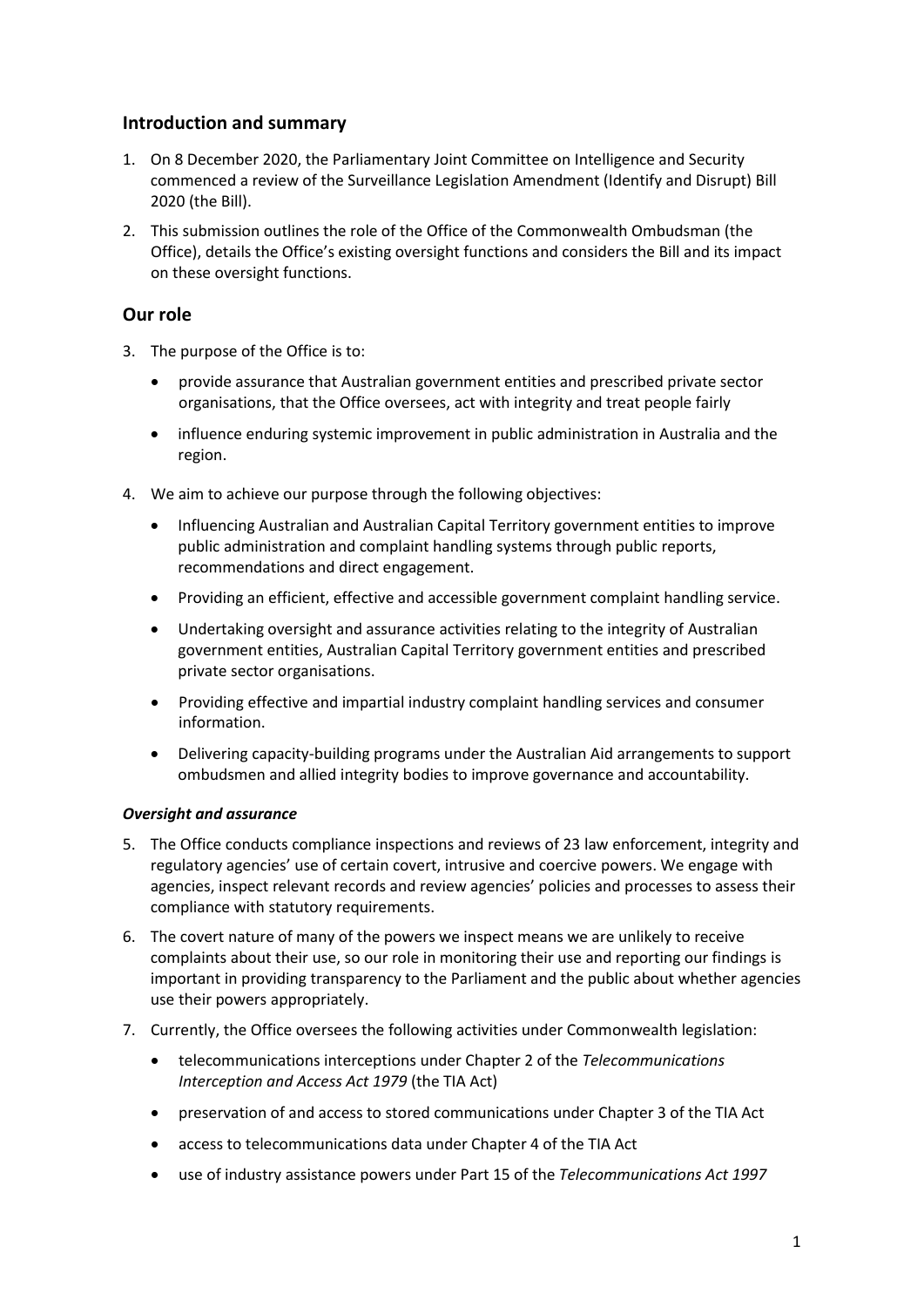- surveillance device and computer access warrant activity under the *Surveillance Devices Act 2004* (the SD Act)
- delayed notification search warrant activity under Part IAAA of the *Crimes Act 1914*  (Crimes Act)
- monitoring of compliance with control orders under Part IAAB of the Crimes Act
- conduct of controlled operations under Part IAB of the Crimes Act
- coercive examinations conducted under the *Fair Work Act 2009* and the *Building and Construction Industry (Improving Productivity) Act 2016*.

## **The Surveillance Legislation Amendment (Identify and Disrupt) Bill 2020 and its impact on our oversight functions**

- 8. The Bill would introduce new powers into the SD Act and the Crimes Act for the Australian Federal Police (AFP) and the Australian Criminal Intelligence Commission (ACIC), to combat serious crime online, specifically:
	- the data disruption warrant to enable the disruption of online criminal activity
	- the network activity warrant to enable intelligence collection relating to online criminal networks
	- the account takeover warrant to facilitate evidence gathering through taking control of an online account.
- 9. The Department of Home Affairs consulted the Office throughout the Bill's development and incorporated the majority of our feedback.

## *The interrelation between the Office and the IGIS*

- 10. The Bill proposes extending the Office's oversight role within the Crimes Act to the account takeover warrant regime.
- 11. The Bill also seeks to extend the Office's oversight role within the SD Act to the data disruption warrant regime, while tasking the Inspector-General of Intelligence and Security (the IGIS) with oversight of the network activity warrant regime.
- 12. While introducing IGIS oversight of AFP and ACIC use of electronic surveillance would mark a convergence of our offices' stakeholder bases, the Office considers this proposal consistent with the broader delineation of our respective roles:

|                                   | Ombudsman                                               | <b>IGIS</b>                                                         |
|-----------------------------------|---------------------------------------------------------|---------------------------------------------------------------------|
| <b>Purpose of covert activity</b> | Criminal law enforcement                                | Intelligence collection                                             |
| <b>Assessment breadth</b>         | Legal compliance and<br>administrative best<br>practice | Legal compliance,<br>propriety and consistency<br>with human rights |

*Comparison of IGIS and Ombudsman oversight of covert activity* 

 Office and the IGIS ensure efficacy in our respective functions, in line with recommendation 13. The Office is satisfied that measures in the Bill to facilitate information sharing between the 171.f of the 2019 *Report of the Comprehensive Review of the Legal Framework of the National Intelligence Community* (the Richardson Review).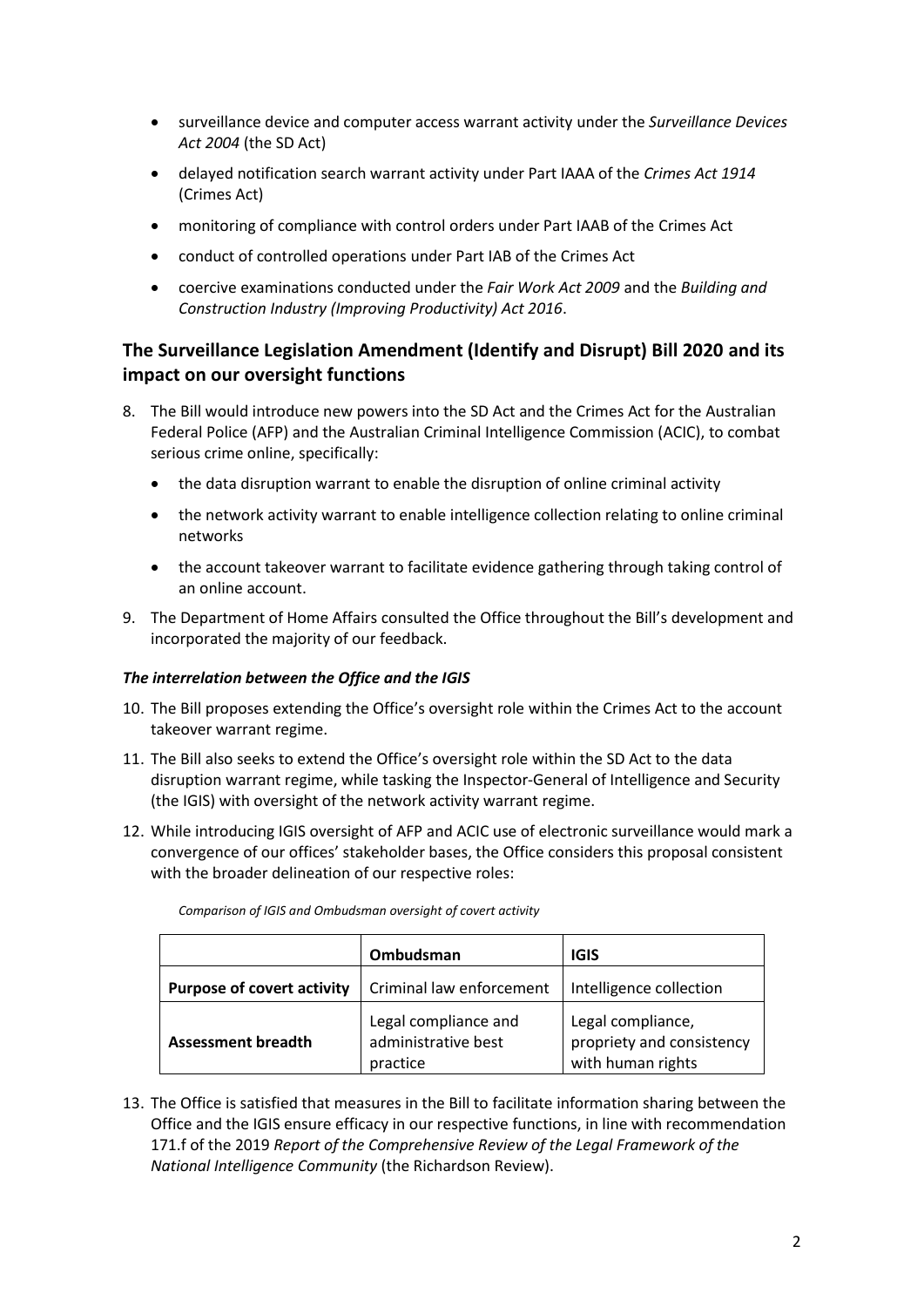#### *Consistency of procedures with existing covert power frameworks*

- 14. The Office recognises the challenge of navigating multiple principles, interests and policy objectives in developing new legislation, particularly where these factors are not immediately congruent.
- more appropriate to align new covert powers more broadly with existing covert powers, 15. In some instances, the Bill demonstrates a prioritisation of internal legislative consistency, rather than consistency between similar covert power types. It is our view that it may be particularly in regard to:
	- issuing officers for account takeover warrants
	- consideration of privacy impacts for data disruption warrants, and
	- requiring an affidavit in support of an account takeover warrant.
- 16. The Bill proposes to vest authority in magistrates to issue account takeover warrants, consistent with overt powers in the Crimes Act.<sup>1</sup> The Office suggests that eligible judges and nominated AAT members would be more appropriate issuing authorities, consistent with covert regimes for delayed notification search warrants (Crimes Act), surveillance device warrants and retrieval warrants (SD Act), computer access warrants (SD Act), telecommunication interception warrants (TIA Act), proposed data disruption warrants (the Bill), and proposed network activity warrants (the Bill).<sup>2</sup>
- nonetheless require a consideration of privacy impacts (or less intrusive alternatives) in ensures that they have turned their mind specifically to the balance between the right to 17. Further, the Bill does not require issuers to consider privacy impacts when determining whether to issue a data disruption warrant.<sup>3</sup> The Office acknowledges that it will not always be possible to determine the extent of privacy interference in using the data disruption power. However, it is our experience that this is also the case for other covert powers which determining applications. These include delayed notification search warrants (Crimes Act), surveillance device warrants and retrieval warrants (SD Act), computer access warrants (SD Act), telecommunication interception warrants (TIA Act), proposed account takeover warrants (the Bill), and proposed network activity warrants (the Bill).<sup>4</sup> Requiring issuers to consider privacy or less intrusive means of obtaining information or disrupting activity privacy and the safety of the Australian community when deciding whether to authorise the use of particular powers.
- 18. Additionally, the Bill requires account takeover warrant applications to provide 'sufficient information' to enable the magistrate to make a determination. 5 It is our view that the account takeover regime should require an affidavit setting out the grounds of an application, consistent with delayed notification search warrants (Crimes Act), surveillance device warrants and retrieval warrants (SD Act), computer access warrants (SD Act)

<sup>4</sup>*Crimes Act 1914* (Cth) s 3ZZBD(2)(c), *Surveillance Devices Act 2004 (*Cth*)* ss 16(2)(c), 24(2)(a) and 27C(2)(c), *Telecommunications (Interception and Access) Act 1979* (Cth) ss 46(2)(a) and 46A(2)(a), Surveillance

Legislation Amendment (Identify and Disrupt) Bill 2020 (Cth) sch 3 s 3ZZUP(2)(c) and sch 2 s 27KM(2)(e).<br><sup>5</sup> Surveillance Legislation Amendment (Identify and Disrupt) Bill 2020 (Cth) sch 3 ss 3ZZUN(3) and 3ZZVA(2)(a).

**<sup>.</sup>** <sup>1</sup> Surveillance Legislation Amendment (Identify and Disrupt) Bill 2020 (Cth) sch 3 s 3ZZUP.

 *and Access) Act 1979* (Cth) ss 46 and 46A, Surveillance Legislation Amendment (Identify and Disrupt) Bill <sup>2</sup>*Crimes Act 1914* (Cth) s 3ZZAD, *Surveillance Devices Act 2004* (Cth) s 11, *Telecommunications (Interception*  2020 (Cth) sch 1 s 27KC and sch 2 s 27KM.<br><sup>3</sup> Surveillance Legislation Amendment (Identify and Disrupt) Bill 2020 (Cth) sch 1 s 27KC.